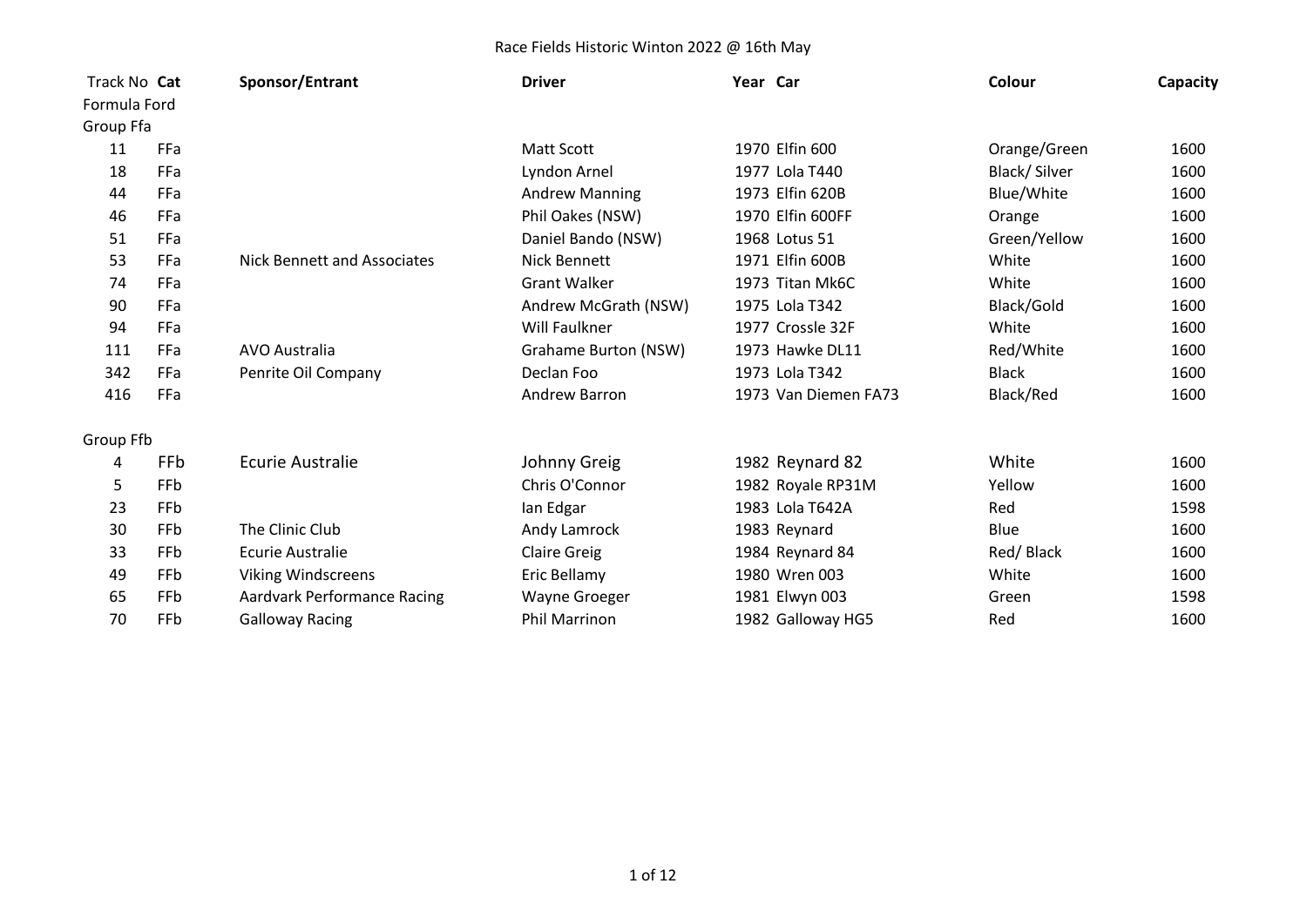| Track No Cat           |   | Sponsor/Entrant     | <b>Driver</b>           | Year Car                      | Colour       | Capacity |
|------------------------|---|---------------------|-------------------------|-------------------------------|--------------|----------|
| Group J/K              |   |                     |                         |                               |              |          |
| Group J                |   |                     |                         |                               |              |          |
| 71                     |   |                     | Rob Harcourt (QLD)      | 1927 Lancia Meadows Monoposto | Maroon       | 3000     |
| 94                     |   |                     | <b>Stuart Steinfort</b> | 1928 Austin 7                 | Green        | 747      |
| Group K - Up to 1500cc |   |                     |                         |                               |              |          |
| 51                     | К |                     | James Reid (NSW)        | 1935 Sulman Singer            | Red          | 1260     |
| 30                     | К |                     | Neill Murdoch           | 1938 MG TB                    | Green        | 1348     |
| Group K - Over 1500cc  |   |                     |                         |                               |              |          |
| 6                      | К |                     | Rees Mackay (NSW)       | 1933 Riley 9/14               | Aluminium    | 1700     |
| 91                     | K |                     | <b>Brian Parkinson</b>  | 1934 Wolseley Hornet Special  | Blue         | 1760     |
| 12                     | K |                     | Mike Gosbell (NSW)      | 1928 Russell Morris Mk1       | Red          | 2000     |
| 21                     | К | The Old Toy Factory | Matt Snape (NSW)        | 1947 Amilcar Willy Special    | Red          | 2256     |
| 162                    | К | Marque Restoration  | Gerard Miller (SA)      | 1939 Plymouth Special         | Green        | 3790     |
| 48                     | К |                     | Peter Wilson (NSW)      | 1938 Plymouth Special         | <b>Black</b> | 3800     |
| 3                      | K |                     | Douglas Sterry          | 1939 Ford Special             | Maroon       | 3900     |
| 56                     | К |                     | Peter Saglietti         | 1939 Ford V8 Special          | Red          | 3965     |
| 5                      | К |                     | Rob Rowe (NSW)          | 1949 The Day Special          | Red          | 4379     |
| 1                      | К |                     | Jim Russell             | 1939 Ford                     | Silver       | 4500     |
| 16                     | К |                     | Graeme Raper            | 1948 George Reed Monoskate    | Silver/Blue  | 4512     |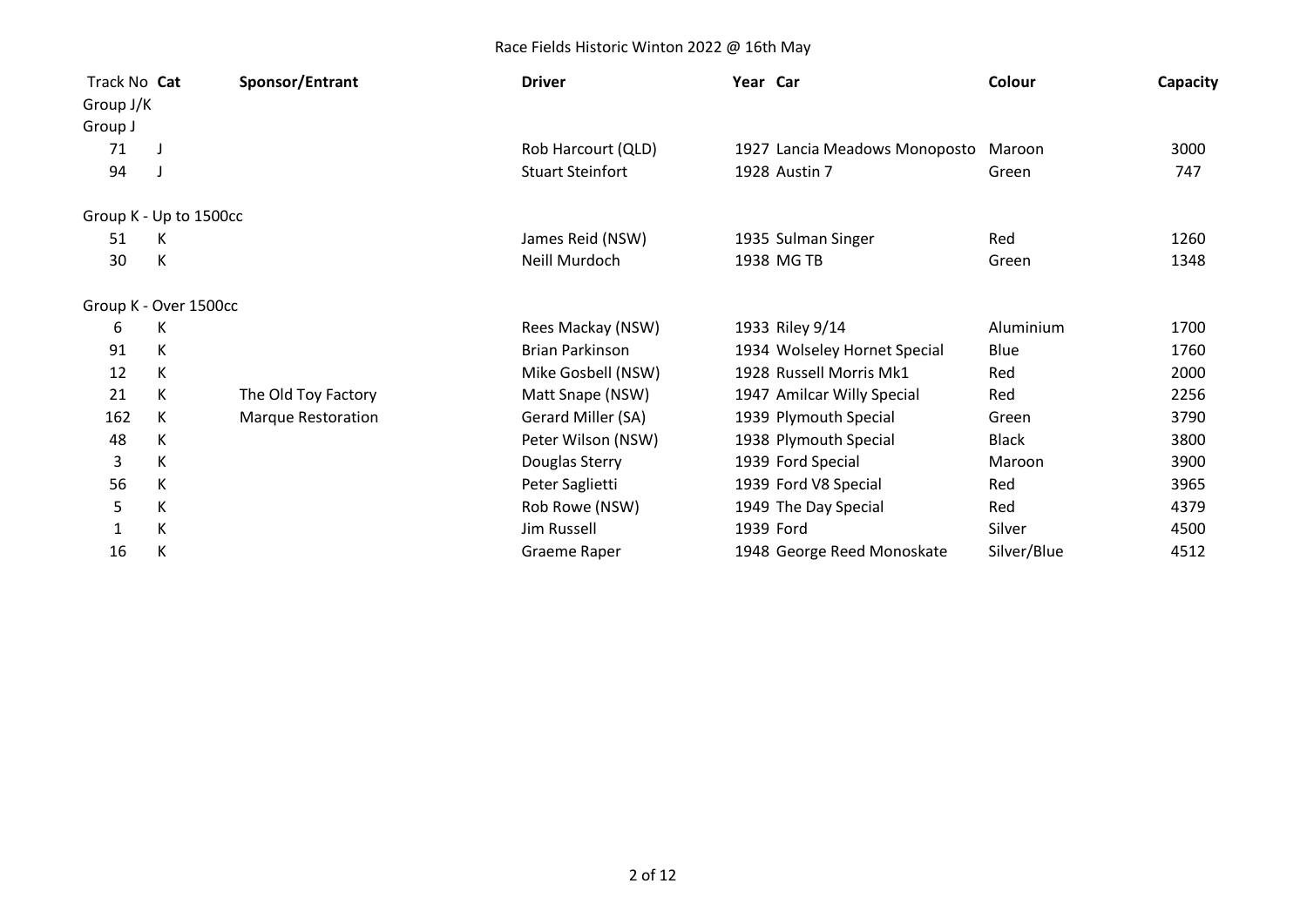| Track No Cat |                               | Sponsor/Entrant                | <b>Driver</b>        | Year Car                    | Colour                      | Capacity |
|--------------|-------------------------------|--------------------------------|----------------------|-----------------------------|-----------------------------|----------|
|              | Lb Sports & Racing            |                                |                      |                             |                             |          |
|              |                               | Group Lb Racing - Up to 1500cc |                      |                             |                             |          |
| 169          | Lbr                           | Up The Creek Workshop          | <b>Grant Cowie</b>   | 1955 Cooper Mk 9            | Red/Black                   | 500      |
| 52           | Lbr                           |                                | Peter Shaw           | 1960 Cooper T52             | <b>British Racing Green</b> | 1096     |
| 2            | Lbr                           |                                | <b>Steve Denner</b>  | 1951 Cooper Mk5 T16         | Blue                        | 1100     |
| 15           | Lbr                           |                                | Max Pegram           | 1960 Gemini Ford MkII       | Red                         | 1100     |
| 21           | Lbr                           | Derek Greeneklee               | Peter Fagan (SA)     | 1952 Cooper Mk6             | Red                         | 1100     |
| 26           | Lbr                           |                                | <b>Brian Simpson</b> | 1955 Cooper Jap Mk9         | Red                         | 1100     |
| 69           | Lbr                           | Penrite Oil Company            | Kevin Kosa           | 1951 Cooper Mk5             | Silver                      | 1100     |
| 82           | Lbr                           |                                | Norman Falkiner      | 1959 Stanguellini FJ        | Red                         | 1100     |
| 81           | Lbr                           |                                | John Davies (WA)     | 1948 MG Monoposto           | Silver                      | 1486     |
| 4            | Lbr                           |                                | Robert Langdon (ACT) | 1958 Austin Lancer Special  | White                       | 1500     |
|              | Group Lb Racing - Over 1500cc |                                |                      |                             |                             |          |
| 1            | Lbr                           |                                | David Reid (NSW)     | 1959 Cooper Porsche         | Red                         | 1600     |
| 8            | Lbr                           |                                | Ray Lewis            | 1958 Simpson Holden Special | Green                       | 2260     |
| 51           | Lbr                           |                                | Mal Reid (ACT)       | 1955 Prad Mk3 Holden Repco  | Red                         | 2447     |
| 24           | Lbr                           |                                | <b>Graeme Marks</b>  | 1955 Mac Healey Monoposto   | Blue                        | 2912     |
| 18           | Lbr                           |                                | Alan Telfer (QLD)    | 1938 Joe Gardner Offy       | Red                         | 4700     |
|              |                               | Group Lb Sports - Up to 1500cc |                      |                             |                             |          |
| 95           | Lbs                           |                                | Dan Jeffries (SA)    | 1960 Elfin Streamliner      | Red                         | 1030     |
| 27           | Lbs                           |                                | Samantha Dymond      | 1960 Lola Mk 1              | <b>Black</b>                | 1200     |
| 57           | Lbs                           |                                | Barry Bates (NSW)    | 1964 Thompson Special       | Red                         | 1500     |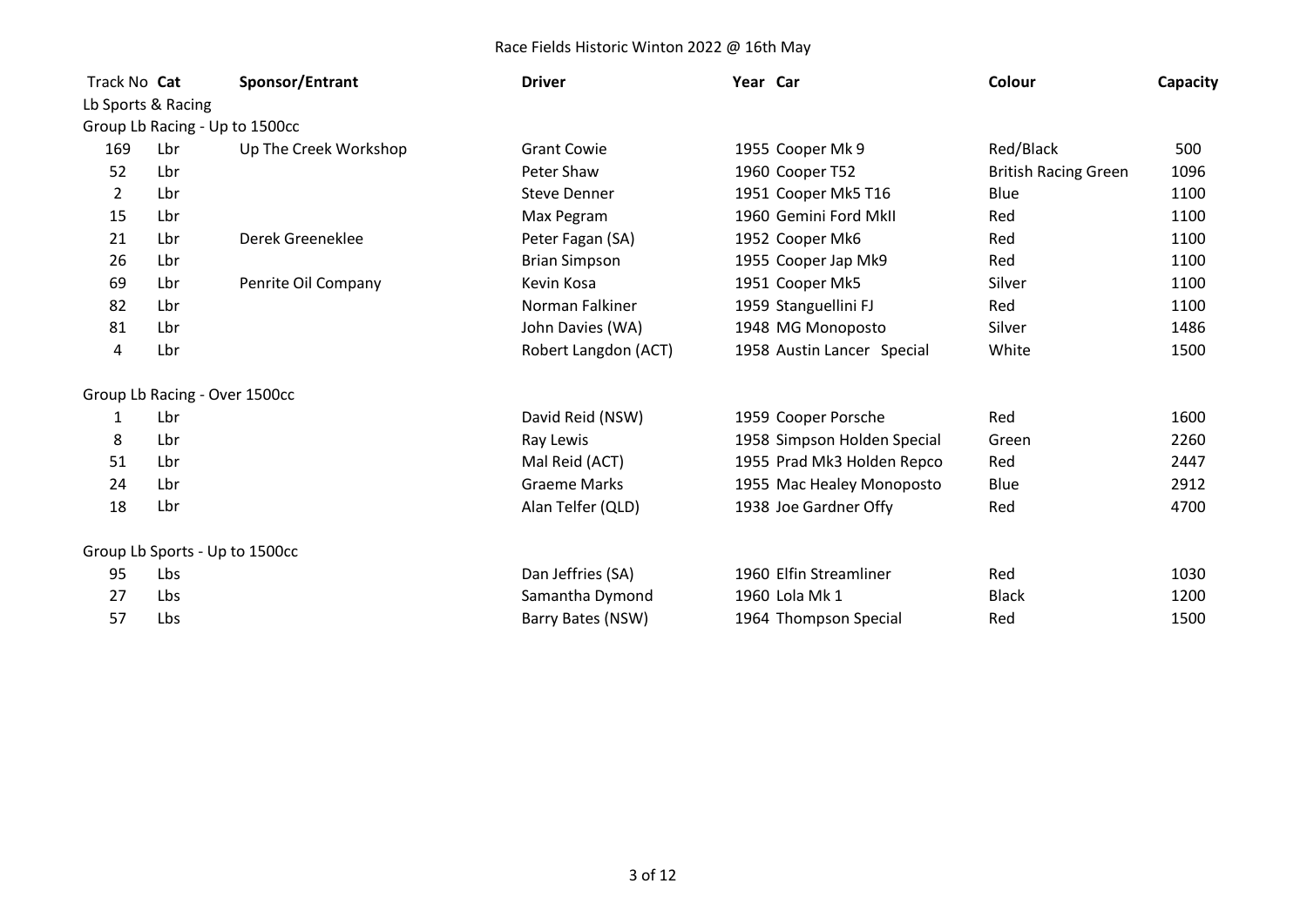| Track No Cat |                               | Sponsor/Entrant      | <b>Driver</b>        | Year Car                     | Colour       | Capacity |
|--------------|-------------------------------|----------------------|----------------------|------------------------------|--------------|----------|
|              | Group Lb Sports - Over 1500cc |                      |                      |                              |              |          |
| 147          | Lbs                           |                      | John Murn (NSW)      | 1960 Decca Major             | Dark Blue    | 1598     |
| 92           | Lbs                           |                      | Graeme Wright        | 1958 Regah MG special        | Red          | 1800     |
| 58           | Lbs                           |                      | Shane Bowden         | 1958 PRAD 5 Sports           | Maroon       | 2400     |
| 47           | Lbs                           |                      | <b>Russell Budge</b> | 1959 Zephsca Ausca           | <b>Black</b> | 2553     |
|              | Group Lb Invited Cars         |                      |                      |                              |              |          |
| 66           | Lb INV                        |                      | Trevor Booth (NSW)   | 1965 Nota Sunbeam Clubman    | <b>Black</b> | 1500     |
| 12           | Lb INV                        |                      | Alan McMaster (NSW)  | 1961 Nota Din                | Green        | 2530     |
| 99           | Lb INV                        | Performance Ignition | Dick O'Keefe         | 1959 Photon Lotus 11 Replica | Red          | 998      |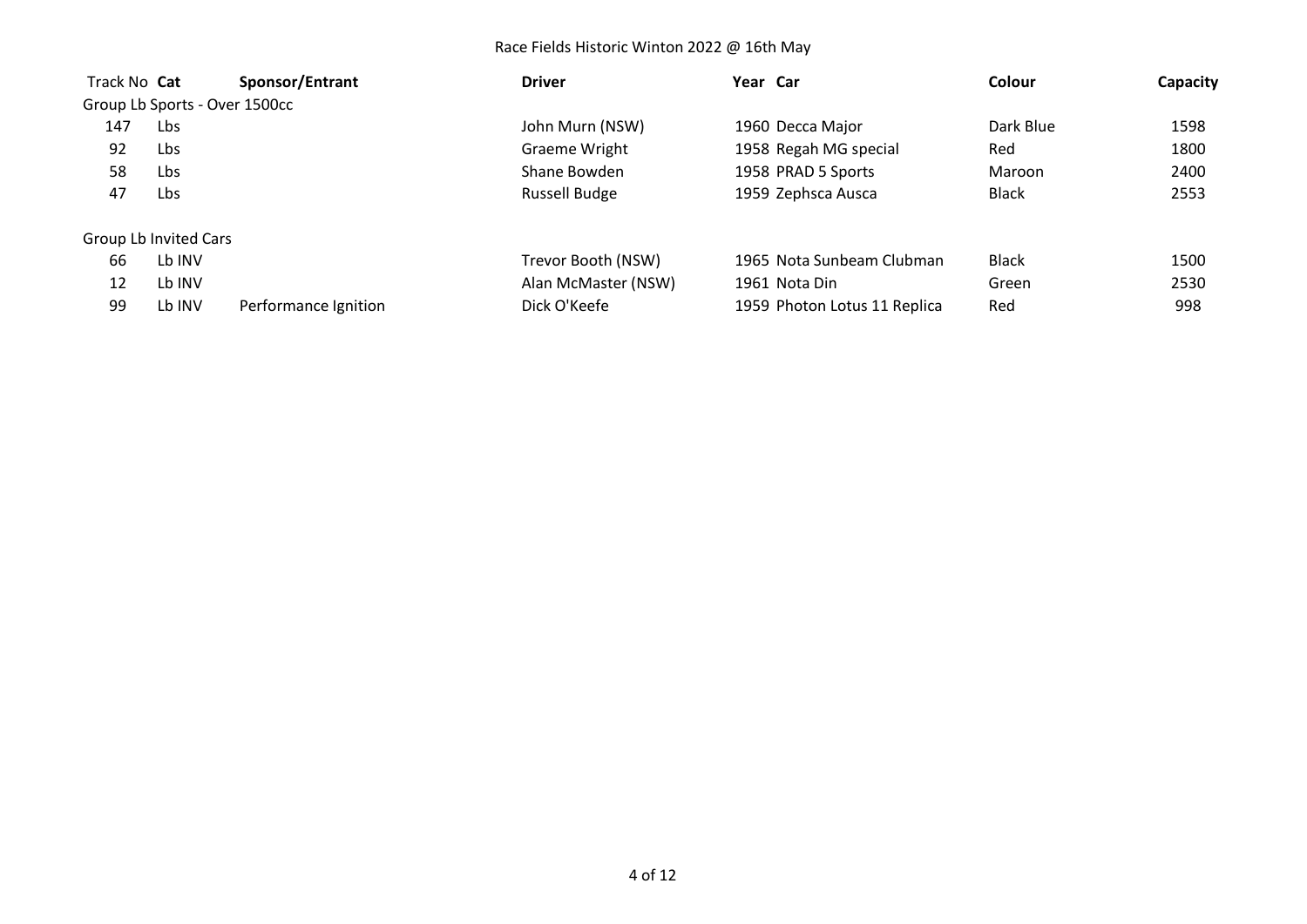| Track No Cat           | Group M Racing Up to 1100cc  | Sponsor/Entrant<br>M & O Sports & Racing and Formula Vee | <b>Driver</b>              | Year Car                  | Colour         | Capacity |
|------------------------|------------------------------|----------------------------------------------------------|----------------------------|---------------------------|----------------|----------|
| 60                     | Mr                           |                                                          | <b>Grant Walker</b>        | 1960 Lotus 18             | Green          | 1100     |
| 261                    | Mr                           |                                                          | <b>Peter Strauss</b>       | 1963 Brabham BT 11        | Green/Gold     | 1100     |
|                        | Group M Racing - Over 1100cc |                                                          |                            |                           |                |          |
| <b>Group Ms Sports</b> |                              |                                                          |                            |                           |                |          |
| 88                     | Ms                           |                                                          | Soren Luckins              | 1963 Toron KFL-001        | Pale Blue      | 1500     |
| Group O Racing         |                              |                                                          |                            |                           |                |          |
| 2                      | Or                           |                                                          | Laurie Bennett             | 1968 Elfin 600B           | Red            | 1760     |
| 94                     | Or                           |                                                          | Paul Faulkner              | 1969 Brabham BT29         | Yellow         | 1600     |
| Group O Sports         |                              |                                                          |                            |                           |                |          |
| 72                     | Os                           |                                                          | Scott Whittaker (NSW)      | 1969 Milano GT2           | <b>Black</b>   | 3300     |
| 97                     | Os                           |                                                          | Geoff Fry (NSW)            | 1970 Nota Formula 3       | Orange         | 1000     |
| 126                    | Os                           |                                                          | Sean Turnbull (NSW)        | 1969 Turnham Ford Clubman | Blue           | 1600     |
|                        | Group Formula Vee a          |                                                          |                            |                           |                |          |
| 33                     | F Vee a                      |                                                          | Ross McLaughlan            | 1971 Malmark Elfin        | Red            | 1192     |
| 71                     | F Vee a                      |                                                          | <b>Harold Roberts</b>      | 1965 Elfin Type 500       | Red/Aluminium  | 1192     |
| 25                     | F Vee b                      |                                                          | Chris Curran               | 1976 Rennmax Mk11         | Blue           | 1192     |
|                        | Group Formula Vee b          |                                                          |                            |                           |                |          |
| 3                      | F Vee b                      | <b>Briggs Consulting &amp; Engineering</b>               | <b>Glynn Briggs</b>        | 1983 Spectre              | Yellow         | 1200     |
| 5                      | F Vee b                      | <b>Briggs Consulting &amp; Engineering</b>               | Dean Briggs                | 1981 Spectre              | Blue/Red/White | 1200     |
| 9                      | F Vee b                      |                                                          | Joshua Lowing              | 1985 Daveric Mk IV TAFE   | Yellow         | 1200     |
| 21                     | F Vee b                      |                                                          | Peter Mohacsi (NSW)        | 1981 Spectre              | Orange         | 1192     |
| 26                     | F Vee b                      | <b>Elephant Rock Street Foods</b>                        | <b>Andrew Grevis-James</b> | 1981 Elfin NG             | Red/Blue/White | 1192     |
| 84                     | F Vee b                      |                                                          | Dean Mclaughlan            | 1985 KPS                  | <b>Black</b>   | 1200     |
| 86                     | F Vee b                      | Dandy Volks                                              | Max Bonney                 | 1976 Elfin NG             | Purple         | 1192     |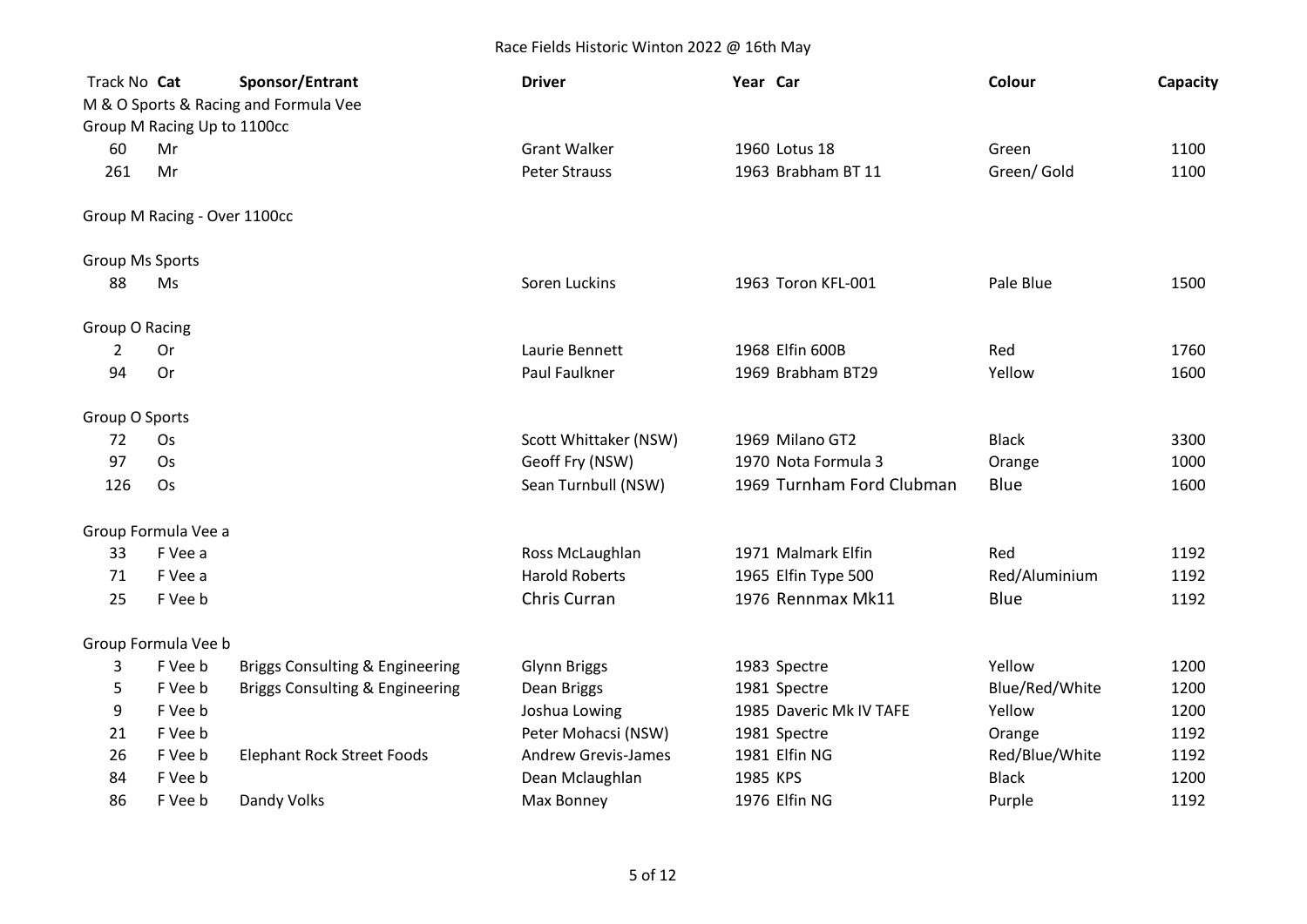| Track No Cat<br>Group N |           | Sponsor/Entrant                   | <b>Driver</b>          | Year Car                     | Colour           | Capacity |
|-------------------------|-----------|-----------------------------------|------------------------|------------------------------|------------------|----------|
| Group Na                |           |                                   |                        |                              |                  |          |
| Group Nb - Up to 1300cc |           |                                   |                        |                              |                  |          |
| 31                      | <b>Nb</b> |                                   | Scotty Taylor (TAS)    | 1963 Morris Cooper S         | Orange/White     | 1248     |
| $\overline{2}$          | <b>Nb</b> | Mini and Moke World P/L           | Andrew Bergan          | 1963 Morris Cooper S         | Blue             | 1275     |
| 21                      | <b>Nb</b> | <b>Arthurs Creek Racing</b>       | Linda Devlin           | 1964 Mini Cooper S           | Blue             | 1275     |
| 142                     | Nb        | <b>Pioneer Water Tanks</b>        | Quentin White          | 1963 Mini Cooper S           | Green            | 1275     |
| 8                       | <b>Nb</b> |                                   | Adam Bressington (NSW) | 1964 Mini Cooper S           | Blue             | 1290     |
| 6                       | <b>Nb</b> |                                   | William Walker         | 1964 Morris Cooper S         | Red              | 1293     |
| 86                      | <b>Nb</b> |                                   | Jonathan French (SA)   | 1964 Morris Mini Cooper S    | Blue             | 1298     |
| 12                      | <b>Nb</b> |                                   | <b>Richard Hill</b>    | 1964 BMC Morris Cooper S Mk1 | Green/White      | 1299     |
| Group Nb - Over 1300cc  |           |                                   |                        |                              |                  |          |
| 29                      | <b>Nb</b> |                                   | Syd Jenkins (WA)       | 1964 Morris Cooper S         | Red              | 1330     |
| 33                      | <b>Nb</b> |                                   | Peter George           | 1961 Ford Lotus Cortina      | White/Green      | 1594     |
| 41                      | <b>Nb</b> |                                   | Jerry Lenstra (NSW)    | 1964 Ford Cortina            | <b>Black</b>     | 1594     |
| 32                      | <b>Nb</b> |                                   | Don Knight             | 1964 Ford Cortina Mk1        | White            | 1597     |
| $\overline{7}$          | <b>Nb</b> | Auto Marine / Cam Automotive      | Peter Van Summeren     | 1962 Ford Lotus Cortina      | White/Green      | 1598     |
| 85                      | <b>Nb</b> |                                   | Tino Leo               | 1964 Ford Cortina GT         | Green/Gold       | 1598     |
| 92                      | <b>Nb</b> | <b>Just Cars</b>                  | <b>Stuart Bailey</b>   | 1963 Ford Cortina GT Mk1     | Red/Yellow       | 1598     |
| 99                      | <b>Nb</b> |                                   | Les Walmsley           | 1964 Ford Cortina            | White            | 1600     |
| 72                      | <b>Nb</b> |                                   | Philip Barrow          | 1955 Holden FJ               | Green            | 2545     |
| 78                      | <b>Nb</b> | Nagambie Motor Garage             | David Forbes           | 1964 Ford Falcon XM          | Red              | 3100     |
| 51                      | <b>Nb</b> |                                   | <b>Ben Dahlstrom</b>   | 1962 Valiant S Series        | <b>Blue/Grey</b> | 3475     |
| 39                      | Nb        |                                   | <b>Greg Menzies</b>    | 1960 Jaguar Mk 2             | Yellow           | 3800     |
| 112                     | <b>Nb</b> |                                   | John Shuttle (NSW)     | 1960 Jaguar Mk 2             | Dark Green       | 3870     |
| Group Nc                |           |                                   |                        |                              |                  |          |
| 129                     | <b>Nc</b> | <b>Howe Automotive Daylesford</b> | <b>Andrew Girvan</b>   | 1972 Holden GTR XU1          | Green            | 3300     |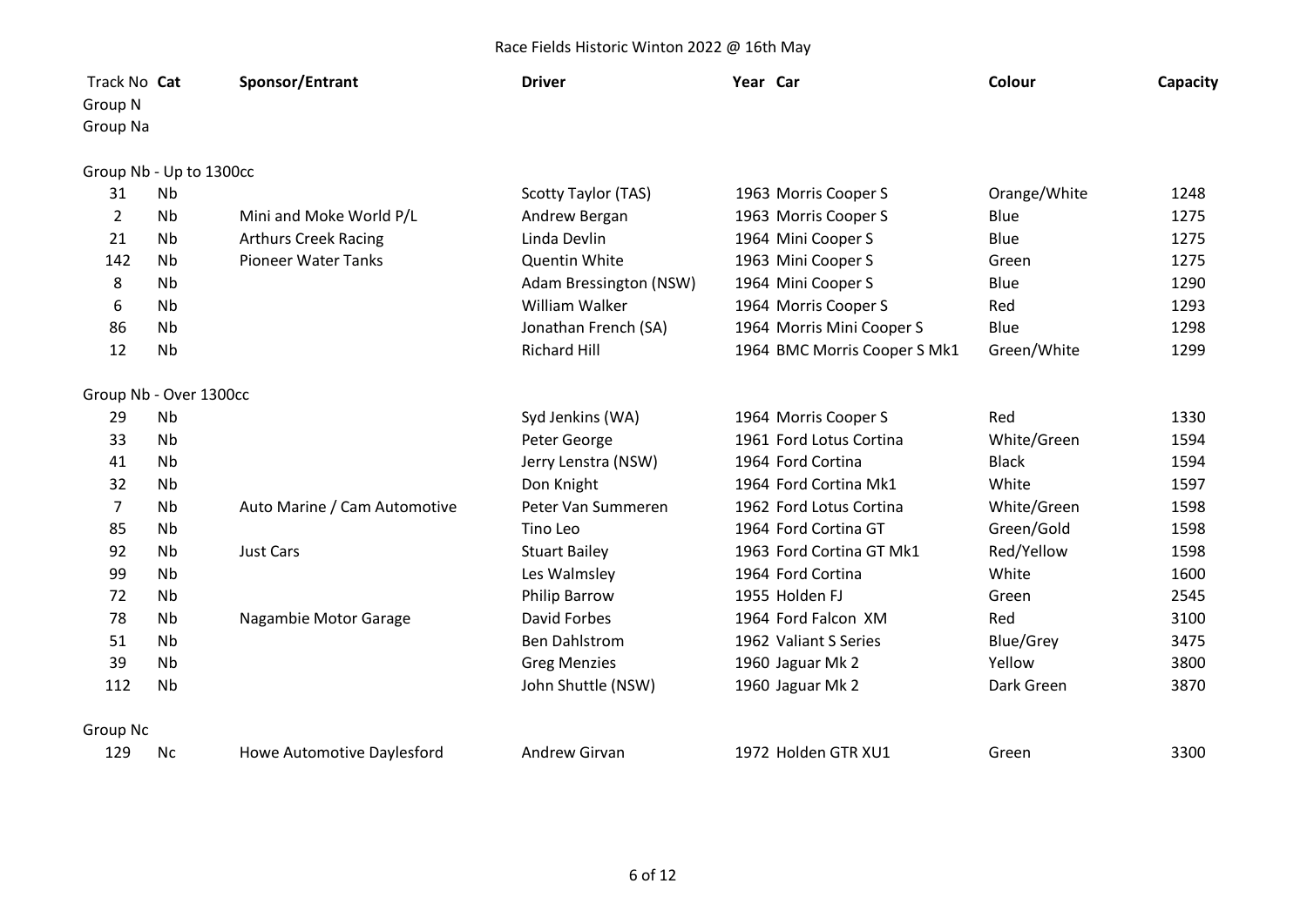| Track No Cat          |           | Sponsor/Entrant                         | <b>Driver</b>          | Year Car                 | Colour          | Capacity |
|-----------------------|-----------|-----------------------------------------|------------------------|--------------------------|-----------------|----------|
|                       |           | Group Q & R Sports and Racing           |                        |                          |                 |          |
| Group Q Racing        |           |                                         |                        |                          |                 |          |
| 15                    | Qr        |                                         | Graham Boulter (SA)    | 1974 Elfin 623           | Blue            | 1300     |
| 217                   | Qr        | <b>Coljen Gearcutting and Machining</b> | Robert Wilson          | 1977 Peregrine F2 001    | Red             | 1500     |
| Group Q Sports        |           |                                         |                        |                          |                 |          |
| 71                    | Qs        | <b>SASCAR Engineering</b>               | Robert Collinson (SA)  | 1972 ASP 340C            | Blue            | 1298     |
| 23                    | Qs        |                                         | Clive Baker (NSW)      | 1971 Clubman Safari NM-1 | Green           | 1300     |
| 251                   | Qs        | <b>SASCAR Engineering</b>               | Guy Chick (SA)         | 1974 ASP 340C Clubman    | Red             | 1300     |
| 16                    | Qs        |                                         | Malcolm Miller (SA)    | 1971 Elfin 360           | Blue            | 1750     |
| 43                    | Qs        |                                         | Ian Ross (NSW) (NSW)   | 1977 Osella PA5          | Red             | 2000     |
| 59                    | Qs        |                                         | Kevin West             | 1969 Grantinni 3B        | Blue            | 3030     |
| 186                   | Qs        |                                         | <b>Alan Gissing</b>    | 1972 Gissing Holden      | White           | 3112     |
| <b>Group R Racing</b> |           |                                         |                        |                          |                 |          |
| 6                     | <b>Rr</b> | <b>Ecurie Australie</b>                 | <b>Richard Davison</b> | 1981 Ralt RT4            | <b>Black</b>    | 1600     |
| 7                     | <b>Rr</b> |                                         | David Hardman          | 1981 Hardman JH-1        | Yellow          | 1600     |
| 47                    | <b>Rr</b> |                                         | Blake Miller (SA)      | 1976 Elfin 630B          | Orange          | 1600     |
| 74                    | <b>Rr</b> |                                         | Malcolm Oastler (NSW)  | 1977 Ralt RT1            | White           | 1600     |
| 51                    | <b>Rr</b> |                                         | David Crabtree         | 1976 Cheetah Mk6         | Blue/White      | 1990     |
| <b>Group R Sports</b> |           |                                         |                        |                          |                 |          |
| 81                    | <b>Rs</b> |                                         | Michael Clarke (SA)    | 1985 Farrell FA81        | Green           | 1294     |
| 25                    | <b>Rs</b> |                                         | Rob Whitwell           | 1985 TIGA SC85           | White /Red/Blue | 2000     |
| 80                    | <b>Rs</b> |                                         | David Benda            | 1980 Lola T590           | Black/White     | 2000     |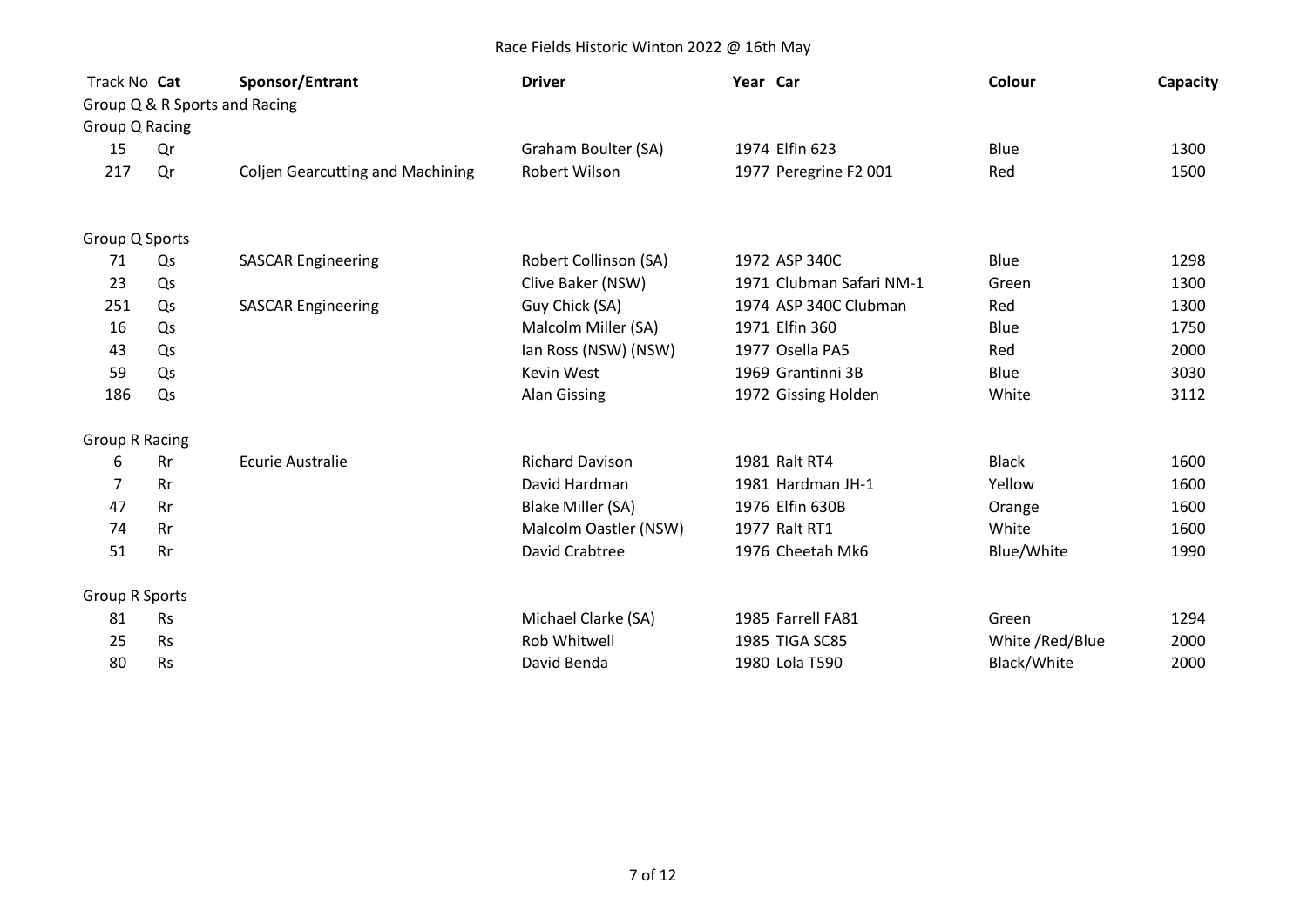| Track No Cat        |                         | Sponsor/Entrant                                      | <b>Driver</b>            | Year Car                        | Colour        | Capacity |
|---------------------|-------------------------|------------------------------------------------------|--------------------------|---------------------------------|---------------|----------|
| Group S<br>Group Sa |                         |                                                      |                          |                                 |               |          |
| 42                  | Sa                      |                                                      | Greg Prunster (NSW)      | 1959 Austin Healey Sprite Mk 1  | Blue/White    | 998      |
| 131                 | Sa                      | <b>Eastern Race Parts</b>                            | Nicholas Mansell (NSW)   | 1960 Lotus Elite T14            | White         | 1216     |
| 30                  | Sa                      |                                                      | David Orchard            | 1954 Triumph TR2                | Green/yellow  | 2187     |
| 47                  | Sa                      | <b>Ecurie Triumph</b>                                | Andrew Gibson (NSW)      | 1960 Triumph TR3A               | Dark Green    | 2188     |
|                     | Group Sb - Up to 2000cc |                                                      |                          |                                 |               |          |
| 64                  | Sb                      |                                                      | David Baigent (NSW)      | 1972 MG Midget                  | Bronze/Yellow | 1275     |
| 78                  | Sb                      | Rallyspec Performance, Bayswater North Gordon Bunyan |                          | 1967 Triumph Spitfire           | Yellow        | 1300     |
| 4                   | Sb                      |                                                      | Peter Kaiser             | 1967 Austin Healey Sprite Mk IV | Green/yellow  | 1309     |
| 141                 | Sb                      | Rogers Road & Race                                   | <b>Bryce Rogers</b>      | 1964 Austin Healey Sprite       | <b>Bronze</b> | 1310     |
| 38                  | Sb                      | <b>Bob Rowntree Automotive</b>                       | Lyall Moyes (NSW)        | 1968 MG Midget                  | Red/Yellow    | 1330     |
| 36                  | Sb                      |                                                      | Rohan Hodges             | 1968 Lotus Elan S4 FHC          | Red / White   | 1594     |
| 112                 | Sb                      |                                                      | David Whittle (SA)       | 1966 Sunbeam Alpine SV          | Red           | 1788     |
| 54                  | Sb                      |                                                      | Chris Ralph              | 1965 MGB                        | Green         | 1850     |
| 61                  | Sb                      |                                                      | John Geist               | 1967 Datsun 2000 Sports         | Red/White     | 1982     |
| 412                 | Sb INV                  |                                                      | Ernst Luthi              | 1971 Alpine Renault A110        | Red           | 1397     |
|                     | Group Sb - Over 2000cc  |                                                      |                          |                                 |               |          |
| 55                  | Sb                      |                                                      | David Baker              | 1967 Chevrolet Corvette         | Teal/Orange   | 5350     |
| 65                  | Sb                      |                                                      | Ray Narkiewicz           | 1965 Chevrolet Corvette         | Blue          | 5394     |
| 28                  | Sb                      |                                                      | Perry Spiridis           | 1967 Chevrolet Corvette         | Yellow        | 5424     |
| $\overline{2}$      | Sb                      | <b>Builtec Builders</b>                              | Joseph Di Bartolo        | 1969 Chevrolet Corvette         | Blue          | 5700     |
|                     | Group Sc - Up to 2000cc |                                                      |                          |                                 |               |          |
| 60                  | Sc                      |                                                      | Michael Byrne            | 1975 Lotus Seven S4             | Red           | 1590     |
| 79                  | Sc                      | <b>Monza Motors</b>                                  | <b>Hugh Harrison</b>     | 1979 Alfa Romeo GTV             | Orange        | 1962     |
| 148                 | Sc                      |                                                      | John Floyd               | 1979 Alfa Romeo GTV             | Red           | 1962     |
|                     | Group Sc - Over 2000cc  |                                                      |                          |                                 |               |          |
| 22                  | Sc                      | <b>Excalibur Screwbolts</b>                          | Jeff Thomas              | 1974 Datsun 260Z                | White/Blue    | 2565     |
| 20                  | Sc                      |                                                      | <b>Samuel Narkiewicz</b> | 1975 Corvette Stingray          | Blue          | 5888     |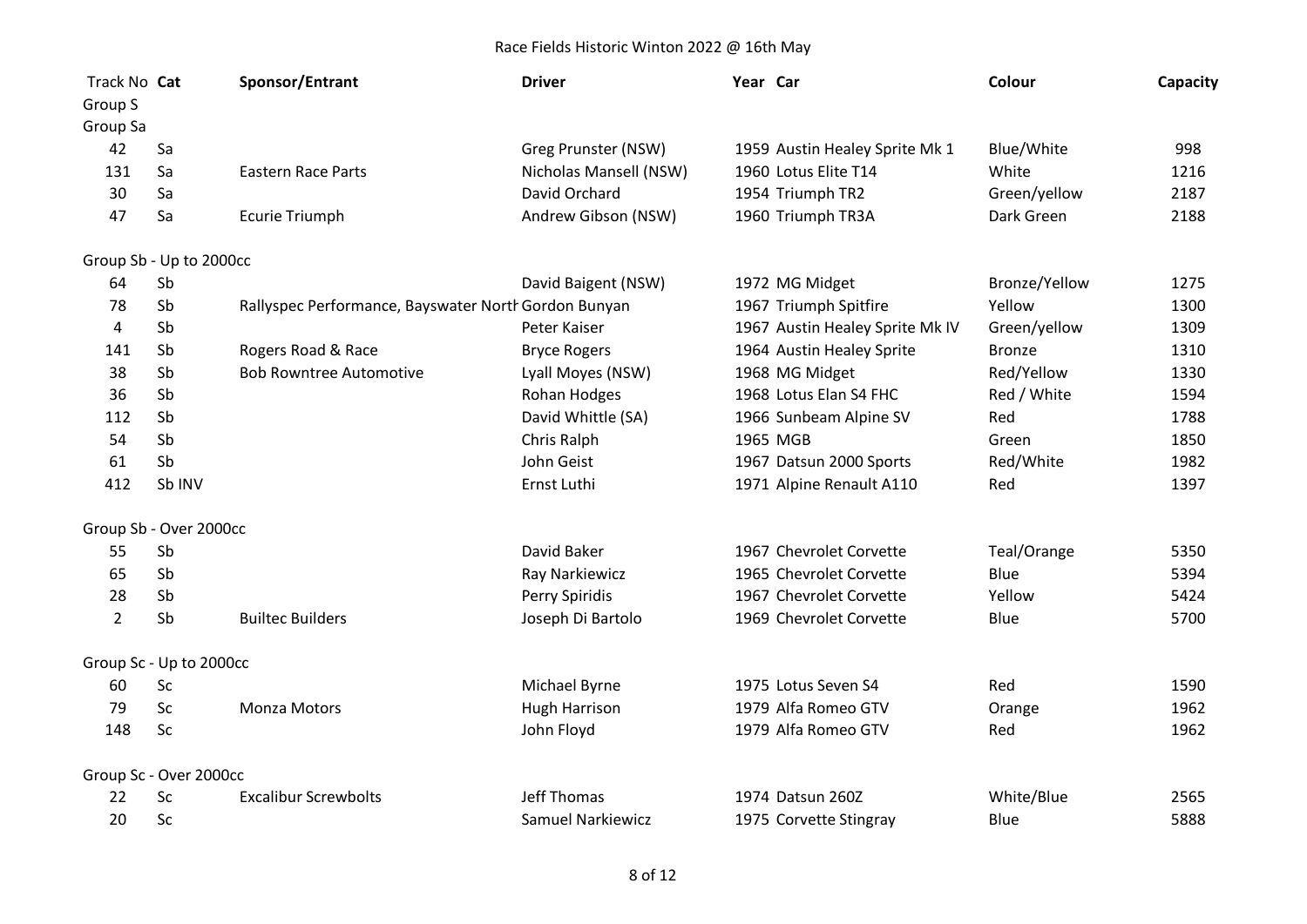| Track No Cat   |       | Sponsor/Entrant                        | <b>Driver</b>             | Year Car |                                | Colour                      | Capacity |
|----------------|-------|----------------------------------------|---------------------------|----------|--------------------------------|-----------------------------|----------|
| Regularity One |       |                                        |                           |          |                                |                             |          |
| 7              | Reg 1 |                                        | Daniel Zampatti           |          | 1927 Austin 7                  | Red                         | 750      |
| 8              | Reg 1 |                                        | George Taylor (TAS)       |          | 1927 Austin 7 CFB Special      | Red                         | 747      |
| 9              | Reg 1 |                                        | <b>Stewart Prain</b>      |          | 1937 Austin 7                  | Blue                        | 747      |
| 13             | Reg 1 |                                        | Wolf Semler (SA)          |          | 1929 Austin 7 Special          | Blue                        | 747      |
| 17             | Reg 1 |                                        | Peter Donald              |          | 1926 Frazer Nash Boulogne      | Green                       | 1494     |
| 18             | Reg 1 |                                        | Alan Telfer (QLD)         |          | 1938 Joe Gardner Offy          | Red                         | 4700     |
| 19             | Reg 1 | Solar Depot                            | Stuart Brown (SA)         |          | 1919 Dodge Speedster           | <b>Black</b>                | 2400     |
| 23             | Reg 1 |                                        | Jim Thompson              |          | 1925 Bugatti Brescia Type 23   | Yellow                      | 1500     |
| 27             | Reg 1 |                                        | Andrew Green              |          | 1927 Alvis 12/50               | Aluminium                   | 1496     |
| 28             | Reg 1 |                                        | Ty Jarman (SA)            |          | 1939 Dodge Special             | Silver                      | 3500     |
| 30             | Reg 1 |                                        | Christopher Lamrock       |          | 1933 Mg J2/4                   | Green                       | 956      |
| 32             | Reg 1 |                                        | Timothy Jackson           |          | 1932 Austin 7                  | Red                         | 747      |
| 33             | Reg 1 |                                        | Graeme Jackson            |          | 1933 MG J2                     | Red                         | 847      |
| 34             | Reg 1 |                                        | Peter Cundy (SA)          |          | 1934 MG NA                     | Green                       | 1296     |
| 35             | Reg 1 |                                        | <b>Brendan Dillon</b>     |          | 1925 V2 GN Special             | Black/Silver                | 6200     |
| 38             | Reg 1 |                                        | George Morgan             |          | 1932 MG J3                     | <b>British Racing Green</b> | 750      |
| 41             | Reg 1 |                                        | <b>Mark Burns</b>         |          | 1924 Alvis 12/50               | Ivory/Indigo                | 1496     |
| 44             | Reg 1 |                                        | lan Mawson                |          | 1935 MG P Type                 | Blue                        | 938      |
| 47             | Reg 1 |                                        | <b>Warwick Beanland</b>   |          | 1927 Lancia Lambda             | Red                         | 3000     |
| 48             | Reg 1 |                                        | <b>Stuart Neave (NSW)</b> |          | 1938 Plymouth Special          | <b>Black</b>                | 3800     |
| 63             | Reg 1 |                                        | Andrew Fock               |          | 1934 MG PA                     | <b>Black</b>                | 847      |
| 70             | Reg 1 |                                        | Phillip Hallo             |          | 1930 Austin 7 Monoposto        | Orange                      | 803      |
| 71             | Reg 1 |                                        | Ben Harcourt (QLD)        |          | 1927 Lancia Meadows Monoposto  | Maroon                      | 3000     |
| 73             | Reg 1 |                                        | Kathrynna Barnes          |          | 1933 Barnes Special 3 Wheeler  | <b>British Racing Green</b> | 1000     |
| 75             | Reg 1 |                                        | <b>Noel Wilcox</b>        |          | 1932 deHavilland Gipsy Special | Aqua                        | 6000     |
| 81             | Reg 1 | <b>Graham Facey Manifolds</b>          | Les Dole                  |          | 1938 Morris 8 Special          | Green                       | 1050     |
| 85             | Reg 1 | <b>Heritage Patternmaking Services</b> | <b>Stuart McCorkelle</b>  |          | 1930 Austin 7                  | Green                       | 750      |
| 91             | Reg 1 |                                        | <b>Brian Parkinson</b>    |          | 1934 Wolseley Hornet Special   | Blue                        | 1760     |
| 92             | Reg 1 | <b>Stamps Classic Racing</b>           | Frank Robinson            |          | 1939 Ford Milthorpe Special    | Red                         | 3900     |
| 94             | Reg 1 |                                        | <b>Stuart Steinfort</b>   |          | 1928 Austin 7                  | Green                       | 747      |
| 95             | Reg 1 |                                        | Danny Morling             |          | 1930 Austin 7 Ulster           | Orange                      | 747      |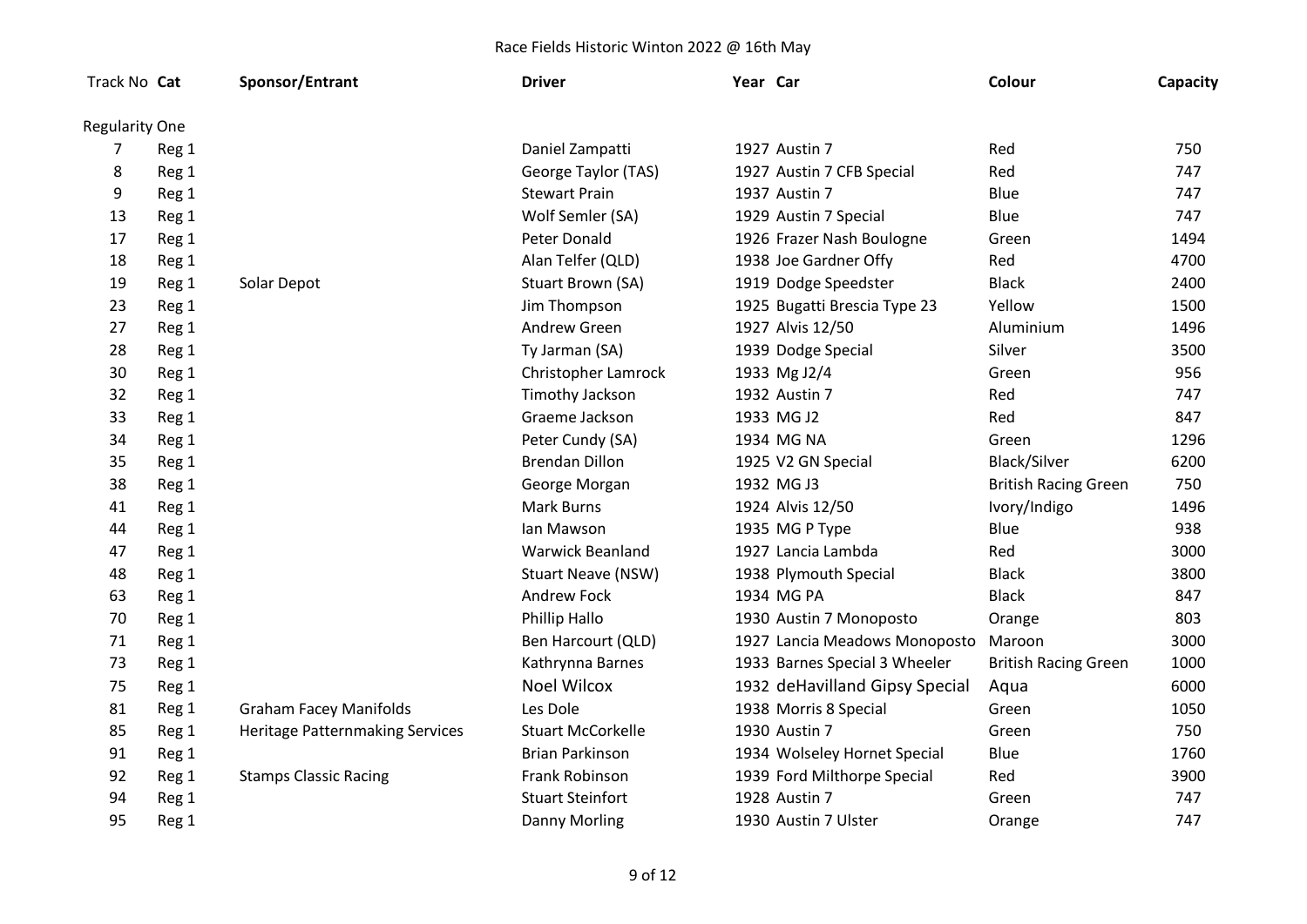| Track No Cat |       | Sponsor/Entrant           | <b>Driver</b>            | Year Car              | Colour     | Capacity |
|--------------|-------|---------------------------|--------------------------|-----------------------|------------|----------|
| 96           | Reg 1 |                           | <b>Matthew White</b>     | 1934 Austin 7 Special | Red        | 803      |
| 97           | Reg 1 |                           | <b>Trevor Montgomery</b> | 1928 Alfa Romeo 6C    | Red        | 1500     |
| 132          | Reg 1 |                           | Lindsay Hick (SA)        | 1934 MG PA            | Silver     | 848      |
| 162          | Reg 1 | <b>Marque Restoration</b> | Andrew Wald (SA)         | 1939 Plymouth Special | Green      | 3790     |
| 196          | Reg 1 | LBG Racing                | Dave Bishop              | 1927 Austin 7 Special | Vermillion | 803      |
| 197          | Reg 1 |                           | Lucas Morling            | 1937 Austin 7 Tyrrell | Silver     | 747      |
| 237          | Reg 1 |                           | James McIndoe            | 1937 Austin 7         | Aluminium  | 747      |

\*\* Please note, there have been changes to this field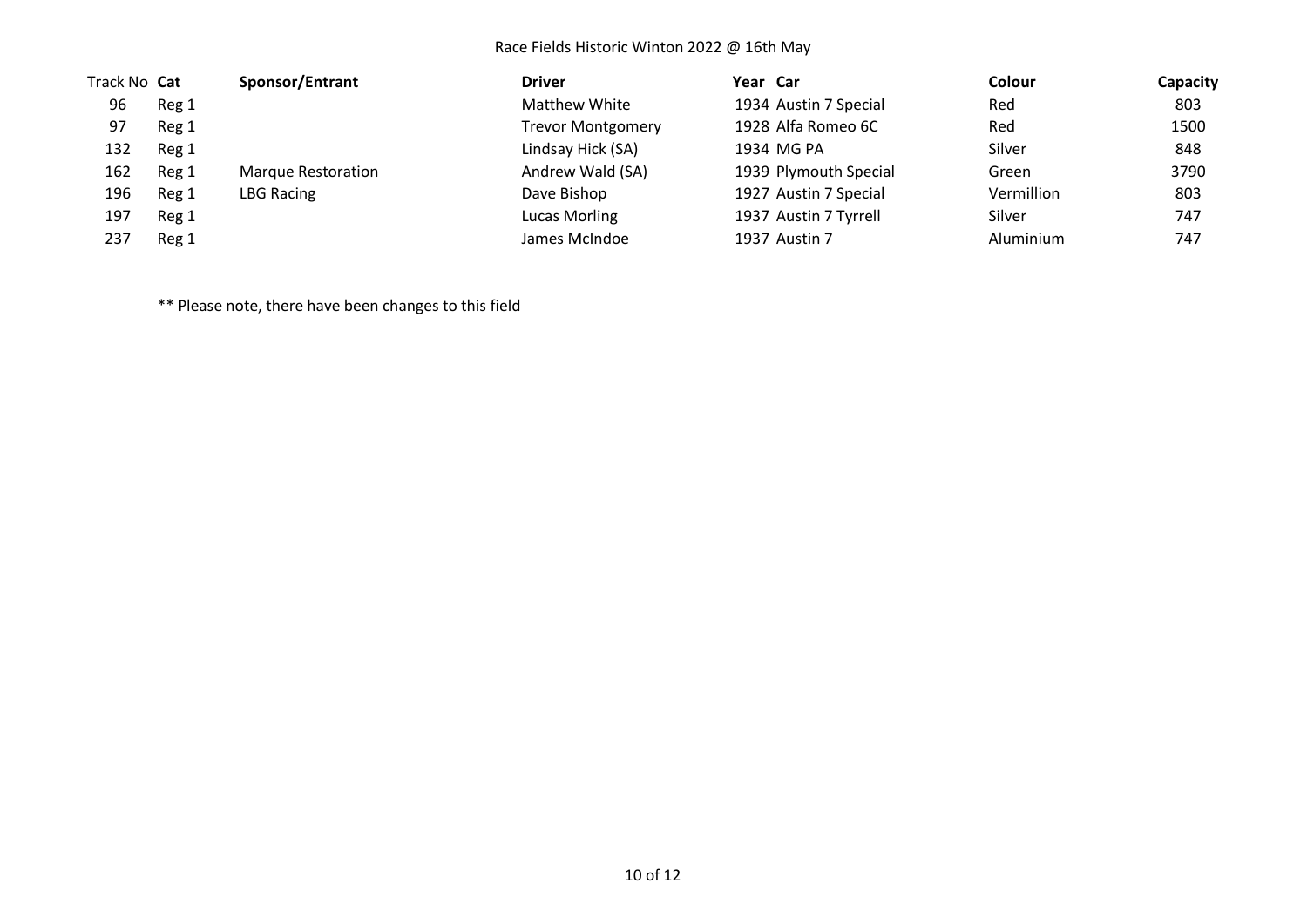| Track No Cat          |       | Sponsor/Entrant       | <b>Driver</b>                | Year Car |                               | Colour       | Capacity |
|-----------------------|-------|-----------------------|------------------------------|----------|-------------------------------|--------------|----------|
| <b>Regularity Two</b> |       |                       |                              |          |                               |              |          |
| 1                     | Reg 2 |                       | Bill Bentley (SA)            |          | 1960 Elfin Streamliner        | <b>BRG</b>   | 1172     |
| 3                     | Reg 2 |                       | Abby Wingett                 |          | 1961 Elfin Clubman            | Red          | 1500     |
| 4                     | Reg 2 |                       | Robert Langdon (ACT)         |          | 1958 Austin Lancer Special    | White        | 1500     |
| 5                     | Reg 2 |                       | Alan Tidbury                 |          | 1951 Cooper Mk5               | <b>BRG</b>   | 1100     |
| 7                     | Reg 2 |                       | Peter Grenness (NSW)         |          | 1940 Ford Special             | Silver       | 4000     |
| 8                     | Reg 2 |                       | Bob Schapel (SA)             |          | 1948 MG TC Special            | Silver       | 1366     |
| 10                    | Reg 2 |                       | Eric Cossich (SA)            |          | 1950 Flying W Special         | Aluminium    | 2268     |
| 11                    | Reg 2 |                       | <b>Russell Clough</b>        |          | 1937 Austin 7 Race special    | Blue         | 747      |
| 18                    | Reg 2 |                       | Frank Robinson (QLD)         |          | 1938 Joe Gardner Offy         | Red          | 4700     |
| 22                    | Reg 2 |                       | Graeme Soden (TAS)           |          | 1956 Marmot 240J              | Red          | 2447     |
| 23                    | Reg 2 |                       | Jeffrey Price (NSW)          |          | 1959 Morgan Plus Four         | Green        | 2340     |
| 31                    | Reg 2 |                       | <b>Nigel Tait</b>            |          | 1964 Lolita Mk1               | Red          | 1275     |
| 34                    | Reg 2 |                       | <b>Richard Trengove (SA)</b> |          | 1958 Austin 7 Ausford         | Blue         | 1175     |
| 40                    | Reg 2 |                       | <b>David Norris</b>          |          | 1963 MG Midget Mk1            | Yellow       | 1275     |
| 41                    | Reg 2 |                       | Louise Raper                 |          | 1949 George Reed So-Cal       | Cream/Red    | 3990     |
| 42                    | Reg 2 |                       | Angelo Di Donato             |          | 1960 Monaco Aljon Special     | Red          | 4477     |
| 44                    | Reg 2 |                       | Andrew Church                |          | 1948 MG TC                    | Red          | 1320     |
| 46                    | Reg 2 |                       | <b>Rod North</b>             |          | 1957 Cooper-Irving MkV        | Red          | 1000     |
| 53                    | Reg 2 |                       | Keiran Laurent (NSW)         |          | 1953 Austin Special           | Orange       | 2900     |
| 56                    | Reg 2 |                       | <b>Gary Ball</b>             |          | 1956 Jaguar D Type Replica    | Green        | 4200     |
| 58                    | Reg 2 |                       | <b>Glenn Radford</b>         |          | 1958 Prad 5 Sports            | Maroon       | 2400     |
| 63                    | Reg 2 | Elfin Heritage Centre | <b>Bill Hemming</b>          |          | 1960 Elfin Mallala            | Yellow       | 1600     |
| 74                    | Reg 2 |                       | Gavan Budge                  |          | 1957 Ausca Sports             | Blue         | 2310     |
| 76                    | Reg 2 |                       | Chelsea Cornelius            |          | 1959 LapreCorn Aussie Special | Red          | 138      |
| 81                    | Reg 2 |                       | Harry McLarty (WA)           |          | 1948 MG Monoposto             | Silver       | 1486     |
| 100                   | Reg 2 |                       | Ivan Stephens                |          | 1938 Jaguar SS 100            | Silver       | 3500     |
| 101                   | Reg 2 |                       | Allan Lowe                   |          | 1939 Singer Le Mans           | Yellow/Black | 2440     |
| 103                   | Reg 2 | 103 Racing            | Peter Lubrano                |          | 1949 MG TC Special            | Red          | 1498     |
| 113                   | Reg 2 |                       | Noel "Ronnie" Corbet         |          | 1939 Ford V8 Special          | Orange       | 3916     |
| 115                   | Reg 2 |                       | Chris Dingle                 |          | 1960 Springbank Sprite        | Yellow/Green | 1293     |
| 121                   | Reg 2 |                       | John Lackey (NSW)            |          | 1939 MG Tomlinson Replica     | Blue         | 1350     |
| 140                   | Reg 2 |                       | Ken Reidy (NSW)              |          | 1955 Austin Special           | Red          | 2639     |